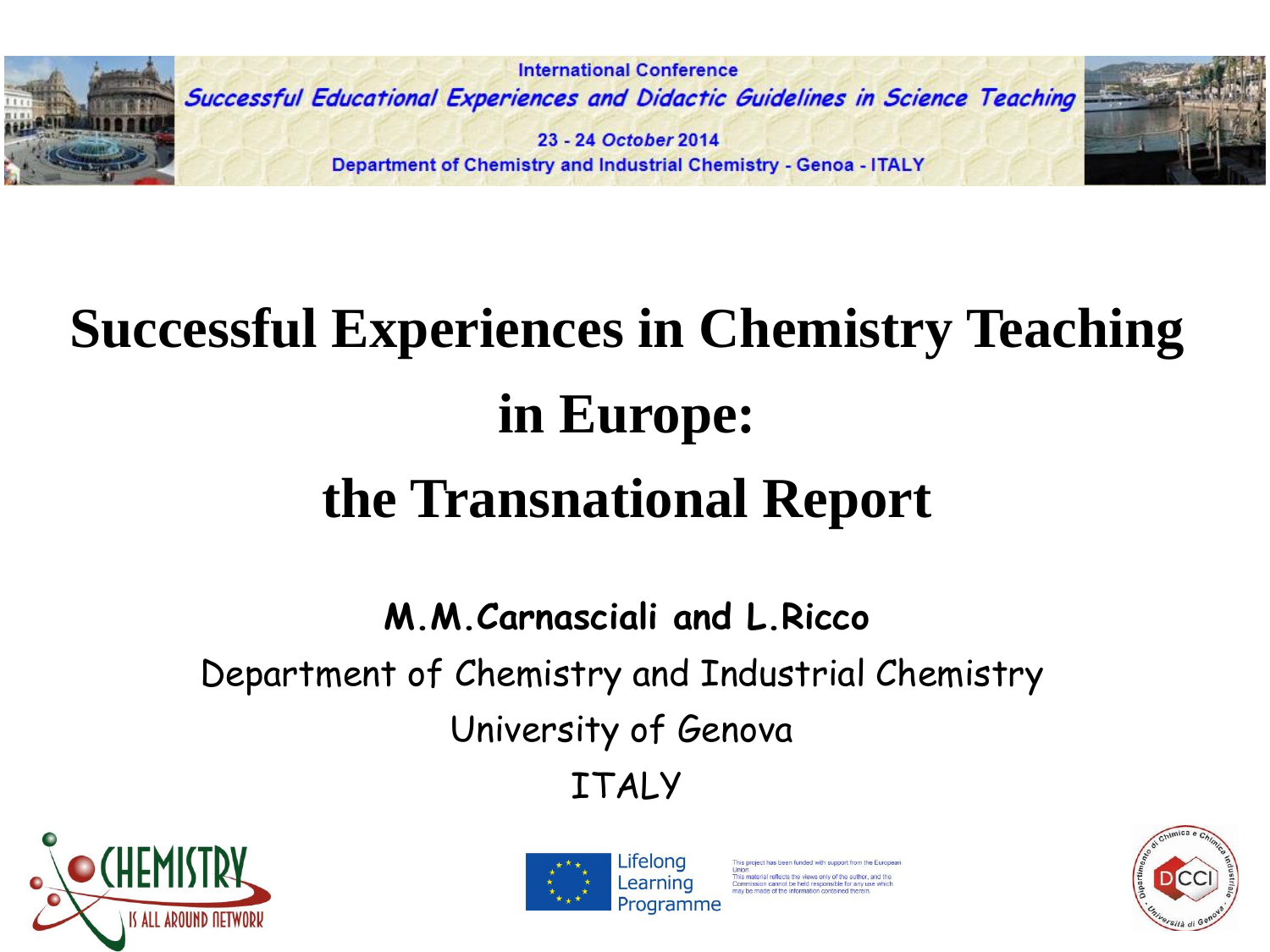

The **Chemistry Is All Around Network** project aims at stimulating the interest of students towards the study of chemistry. It is a three year project, based on the collaboration of school teachers, scientific experts and university researchers. Each year foresees different activities within a specific area of interest:

- **1. students' motivation;**
- **2. teachers'training;**
- **3. successful experiences and good practices.**



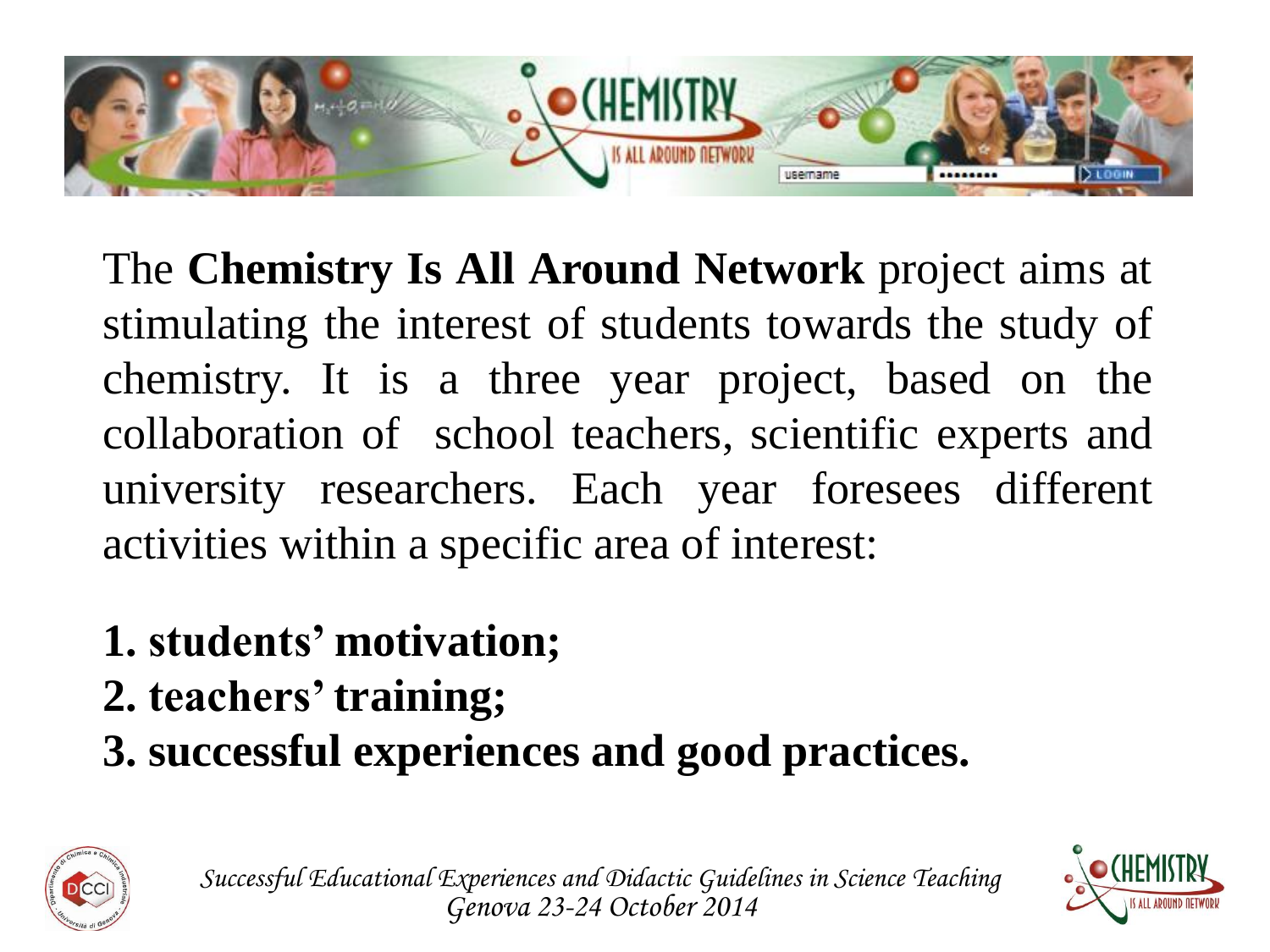### **13 Partners** from **11 European Countries** cooperated for three years to reach the project aims







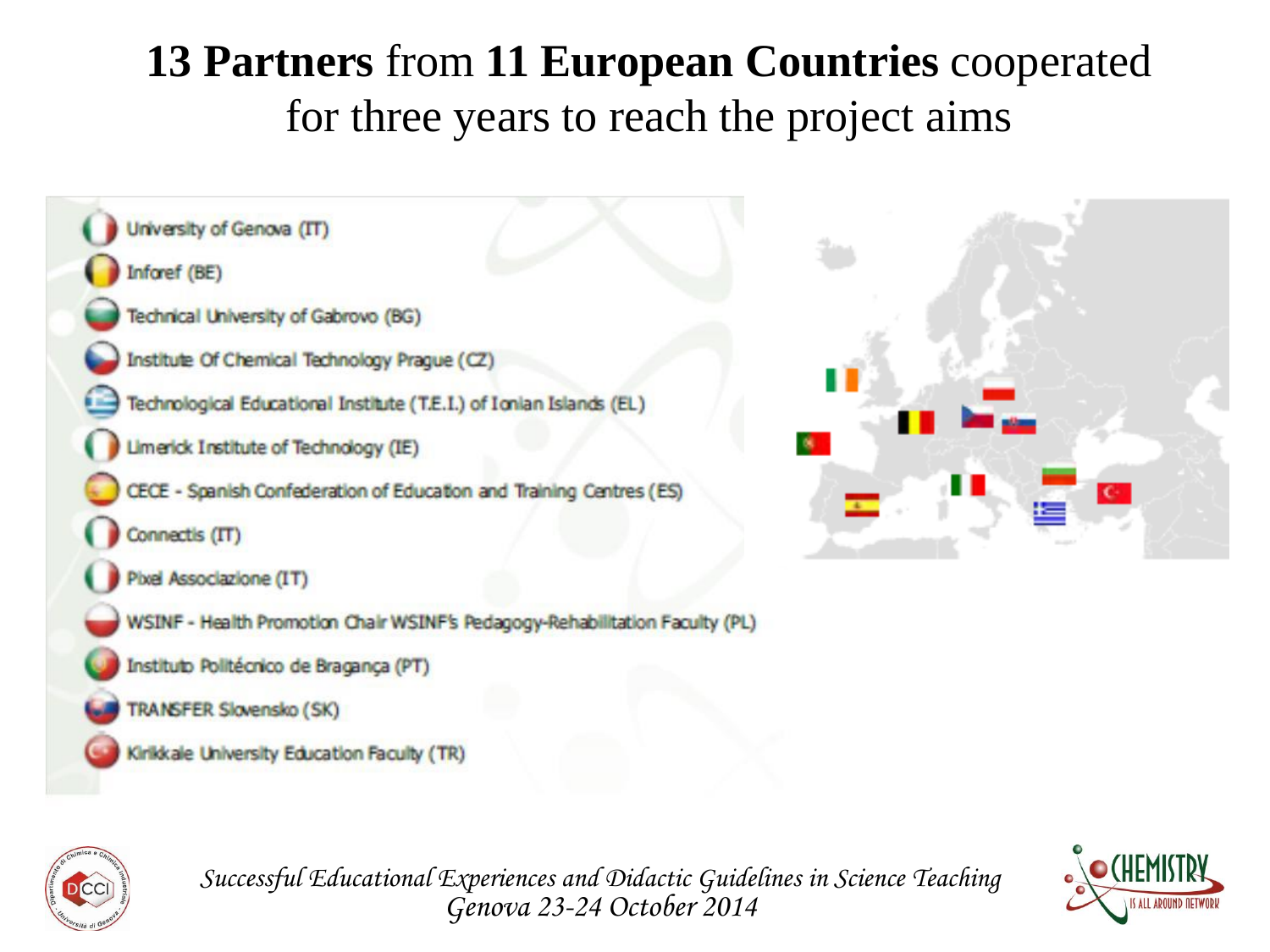

### **Timetable and documents**

The first year of work, dedicated to analyse **students' motivation** to study chemistry in the countries involved and to discuss about tangible solutions, was completed in December 2012.

The second year of work, completed in December 2013, was dedicated to analyse the **training of teachers** in the different countries, with a special focus on science/chemistry teachers.

### *The material produced (relevant documents, papers, reports) is available on the project portal http://www.chemistryisnetwork.eu*



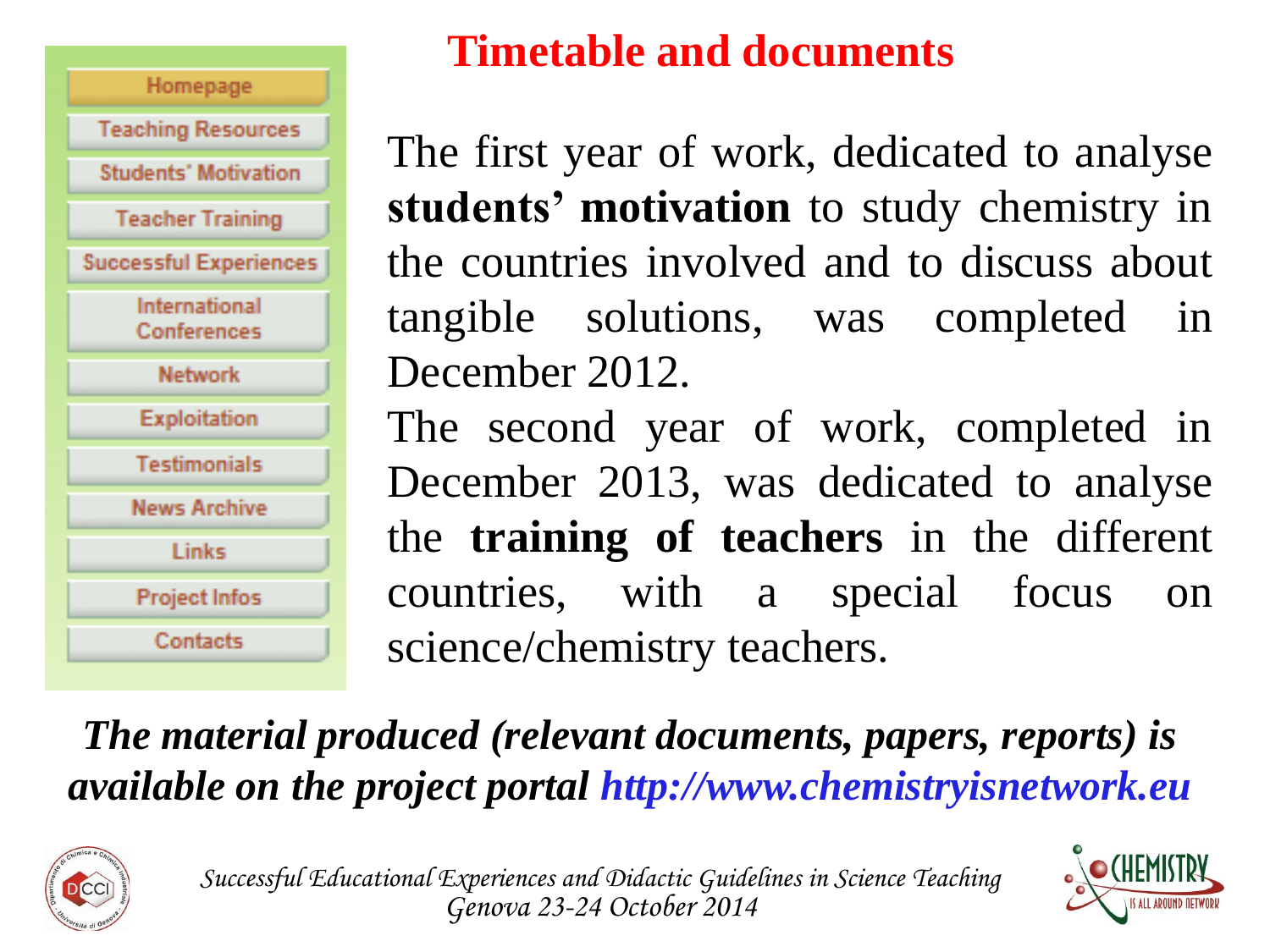

### **Timetable and documents**

The third year, concluding with this Conference, was dedicated to identify **successful experiences** and good practices that can be helpful to improve the teaching of chemistry/science, since the early years of school.

Finally, a special section, developed during the full project, is dedicated to **ICT teaching resources**, carefully selected and tested by partners.

### *The material produced (relevant documents, papers, reports) is available on the project portal http://www.chemistryisnetwork.eu*





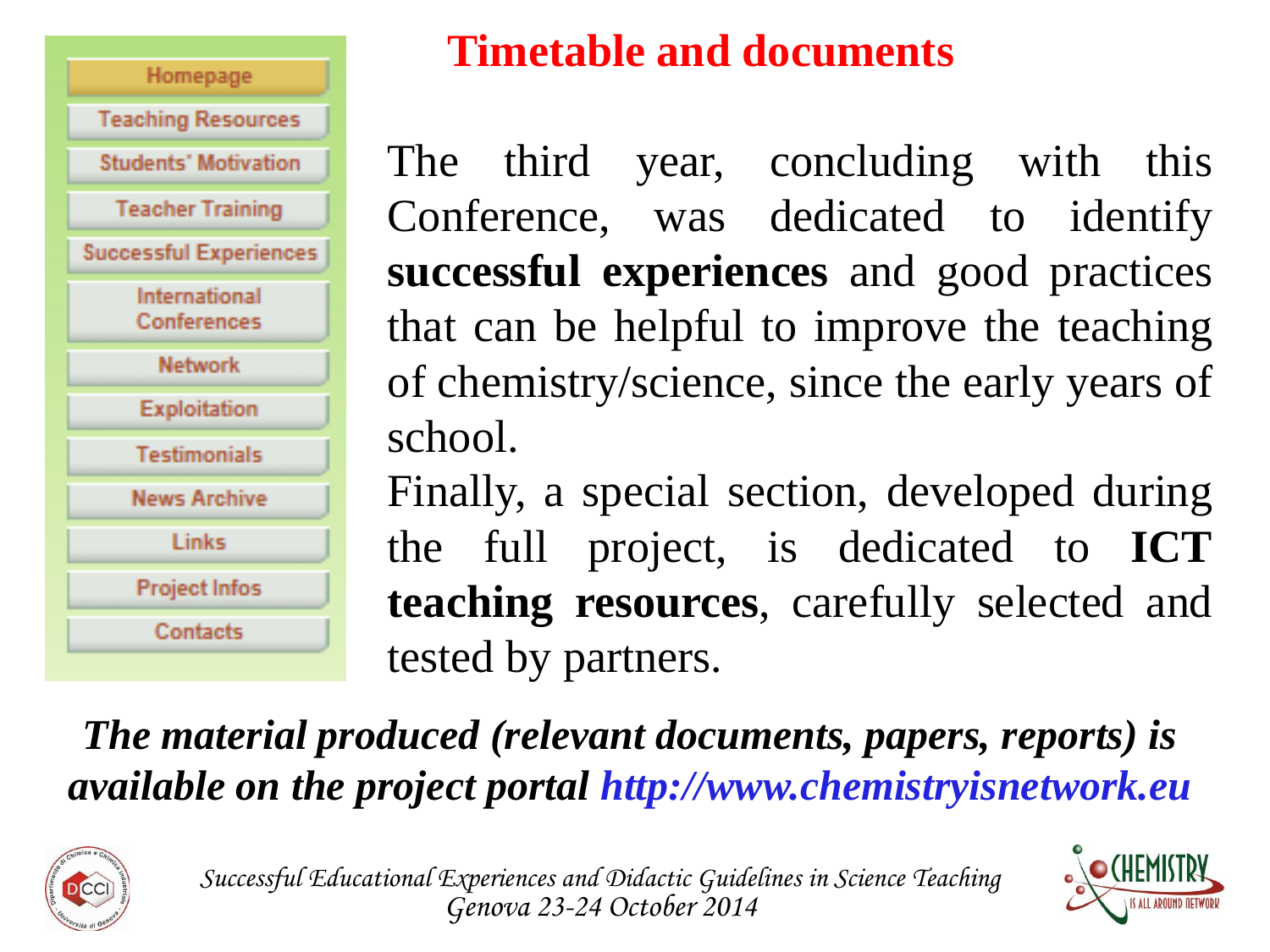# **The Transnational Report: Successful Experiences in Chemistry Teaching in Europe**

The Trasnational Report summarizes all the national reports and is divided into sections, as follows:

- **1. National sources of successful experiences**
- **2. Examples of successful experiences**
- **3. The impact of the project on successful experiences:**
- **- Sharing successful experiences in a local context: the national workshops**
- **Setting new successful experiences: testing of ICT teaching resources**
- **Sharing successful experiences in an international context: the conferences**
- **4. Conclusions**





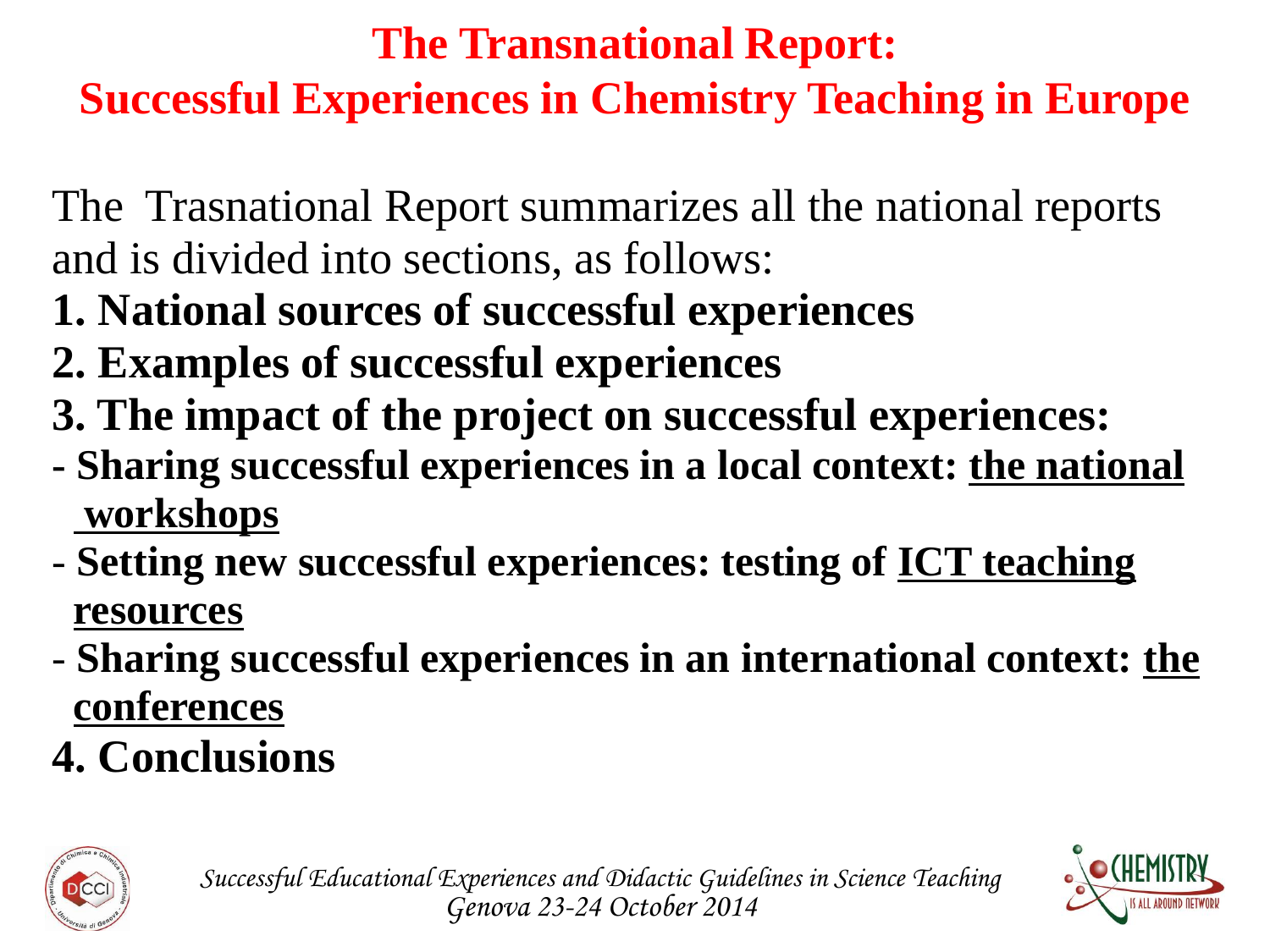### **1.National sources of successful experiences**

The paragraph is dedicated to provide few examples of national sources where teachers can find successful experiences in science/chemistry teaching to get inspiration for their work in the classroom. The quoted sources are of different types, but mainly websites, magazines and specific conferences.



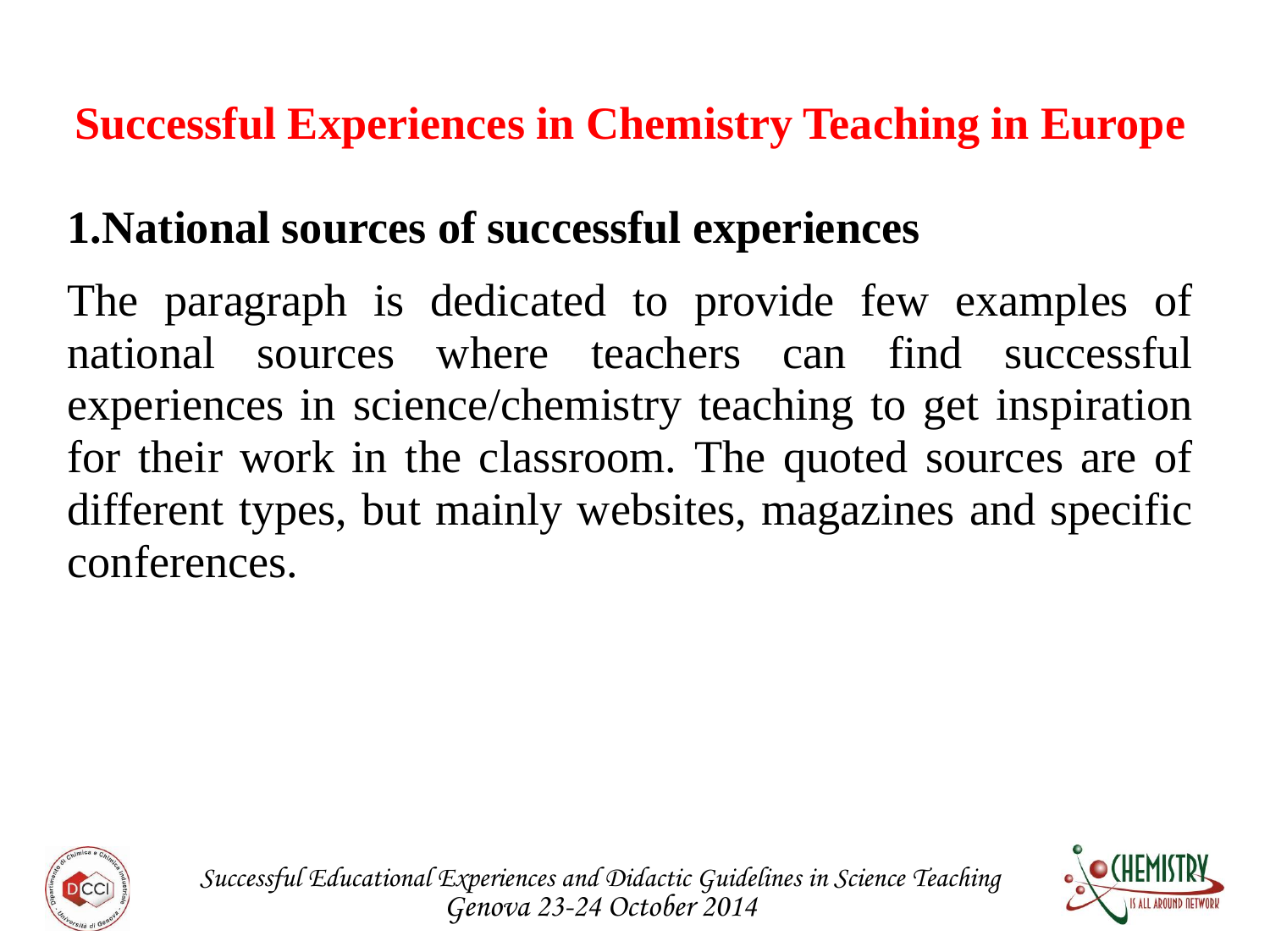# **2. Examples of successful experiences**

The chapter is dedicated to report few successful experiences selected by project partners because assessed helpful to teach chemistry (or science, if primary school is considered) in a significant way, thus improving the learning and overcoming the several obstacles that pupils find when studying this subject. The identified experiences are in the form of projects, websites (or platforms, portals) providing teaching tools or journal articles describing and assessing practices performed by teachers/researchers**.**



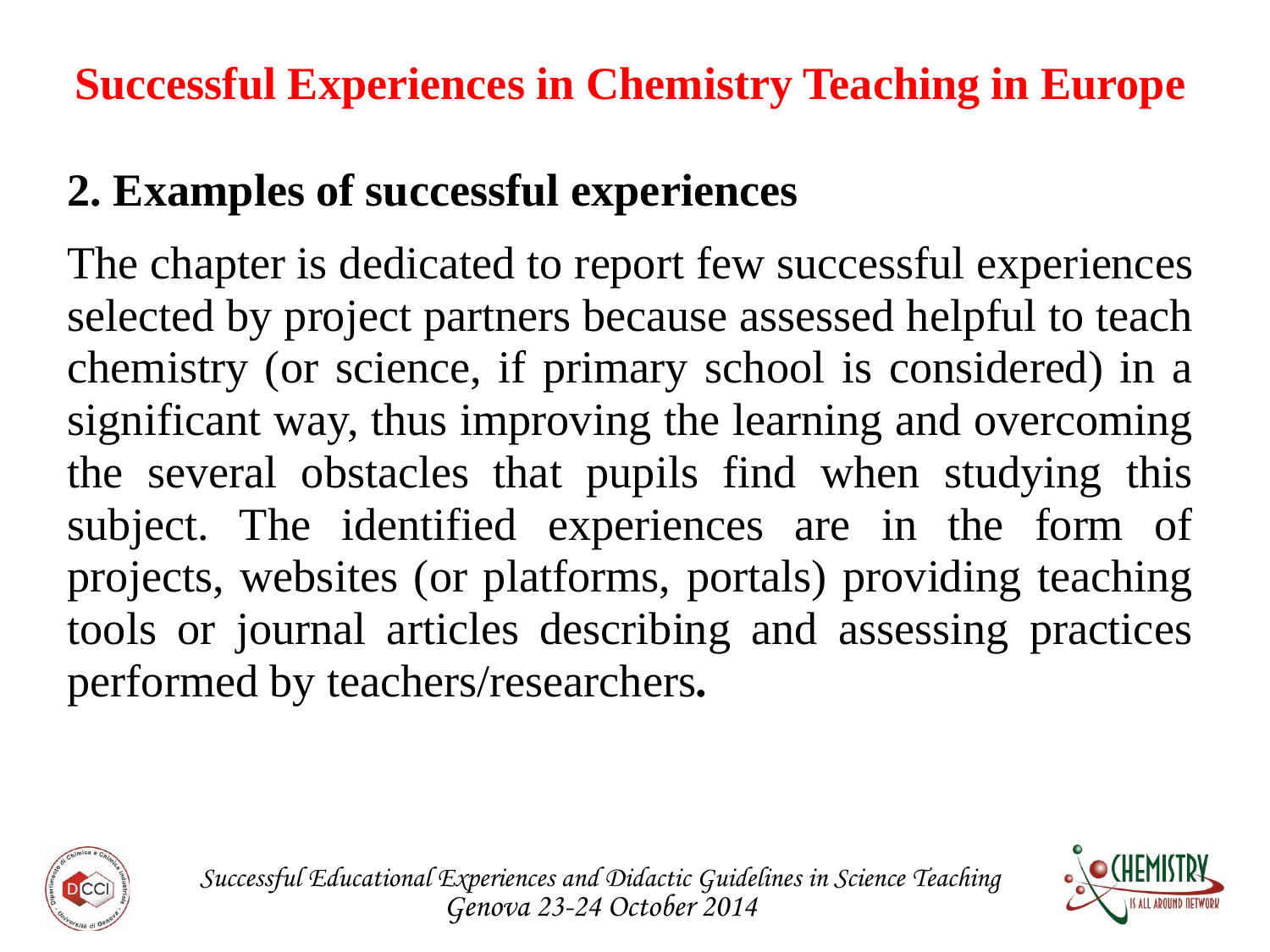### **3. The impact of the project on successful experiences: - Sharing successful experiences in a local context: the national workshops**

The most important opportunity to meet for teachers and experts is during the annual workshop. In this occasion the attendance is large and the discussion is engaging. The workshop is fundamental part of the project because it allows to:

- share and integrate the work that experts and teachers make for the project

-discuss and compare problems and experiences in order to improve everyone's skills



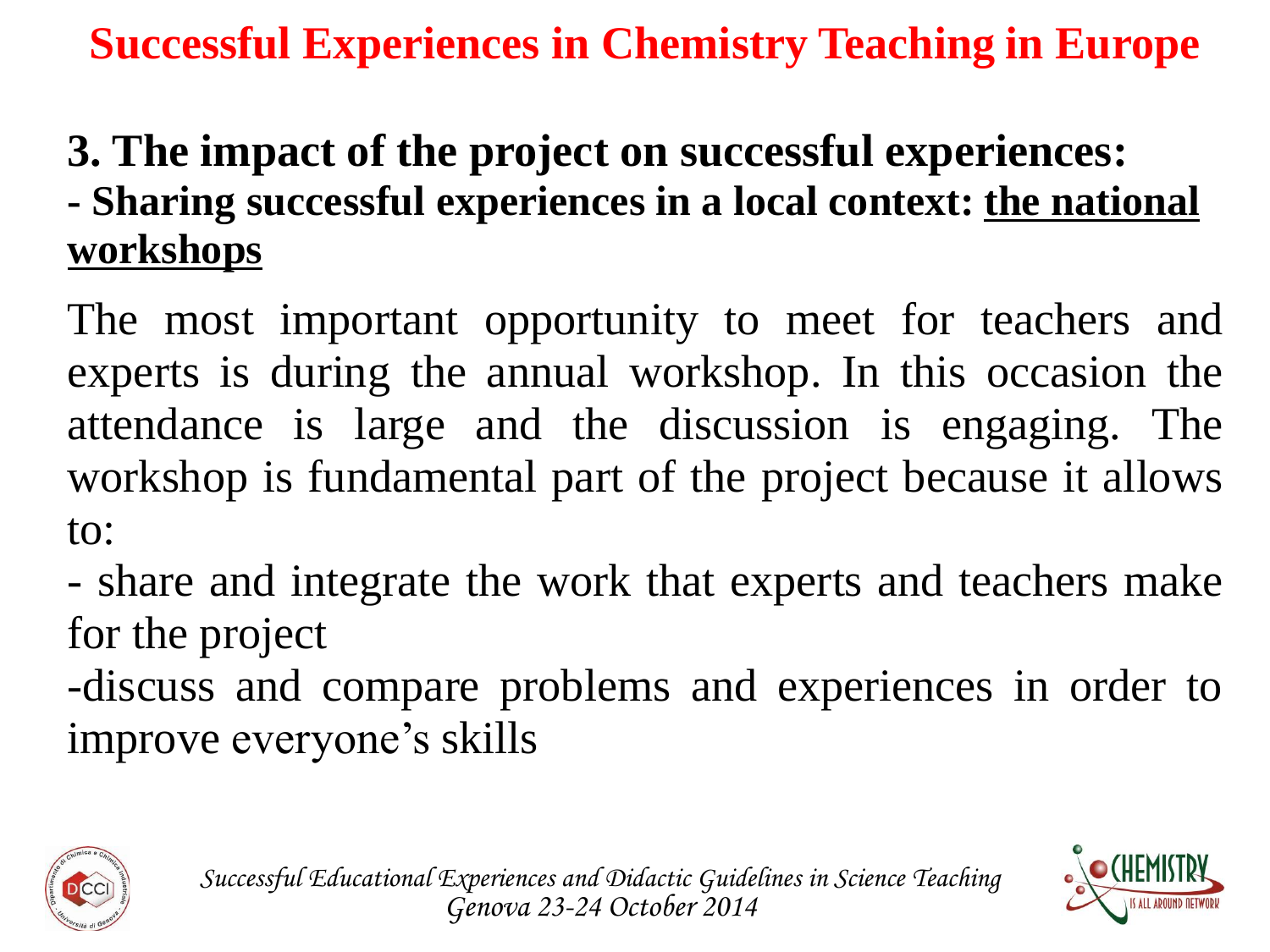# **3. The impact of the project on successful experiences:**

**- Sharing successful experiences in a local context: the national workshops**

The last workshop, held in May 2013, dealt with teacher training and the general agenda consisted of the following points:

- Presentation of national activities born to support project objectives

- Focus on teachers' and experts' personal successful experiences

- Discussion on teaching resources tested at national level
- Planning of future work





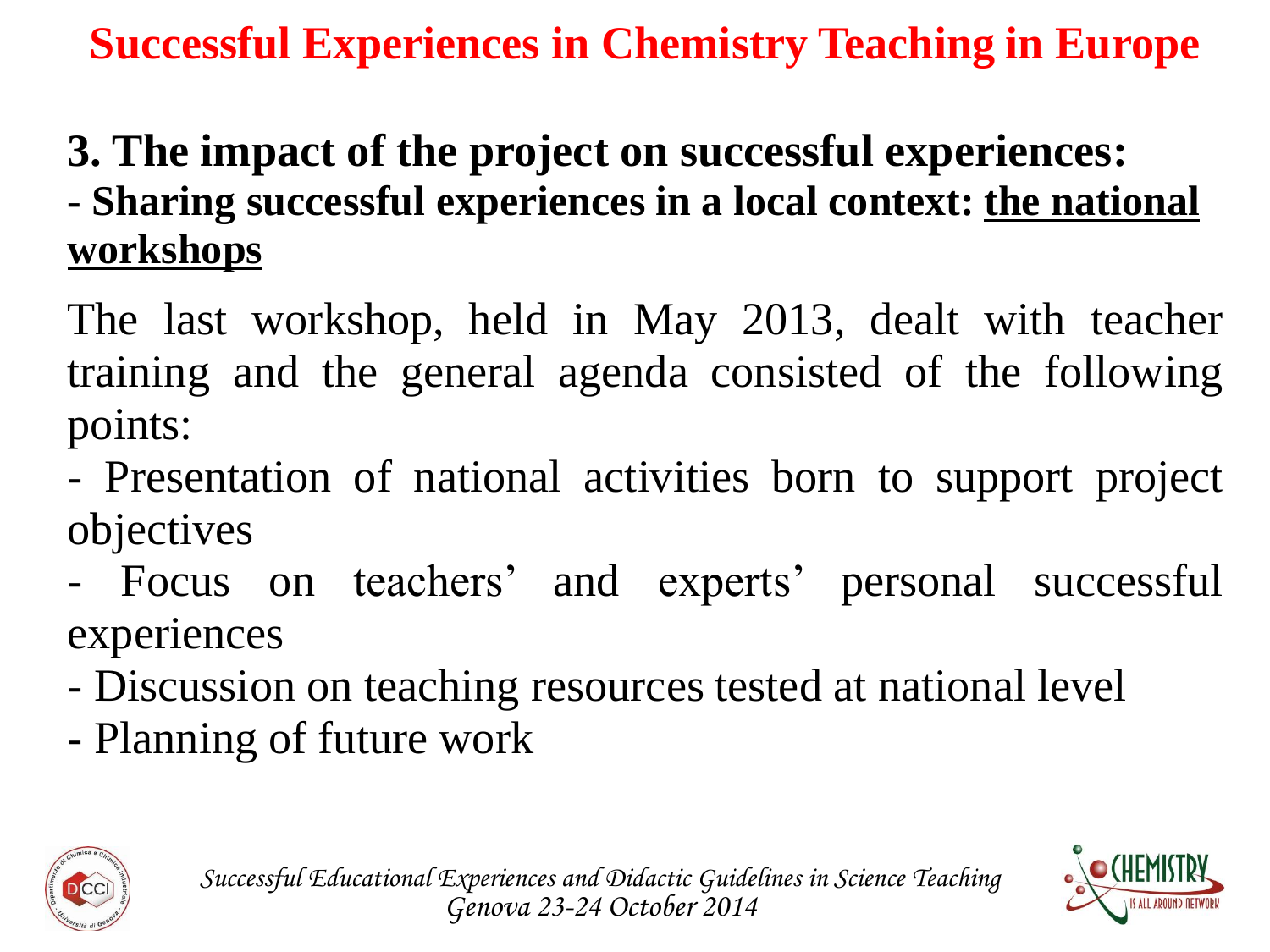### **The National Workshops: Partners at work**





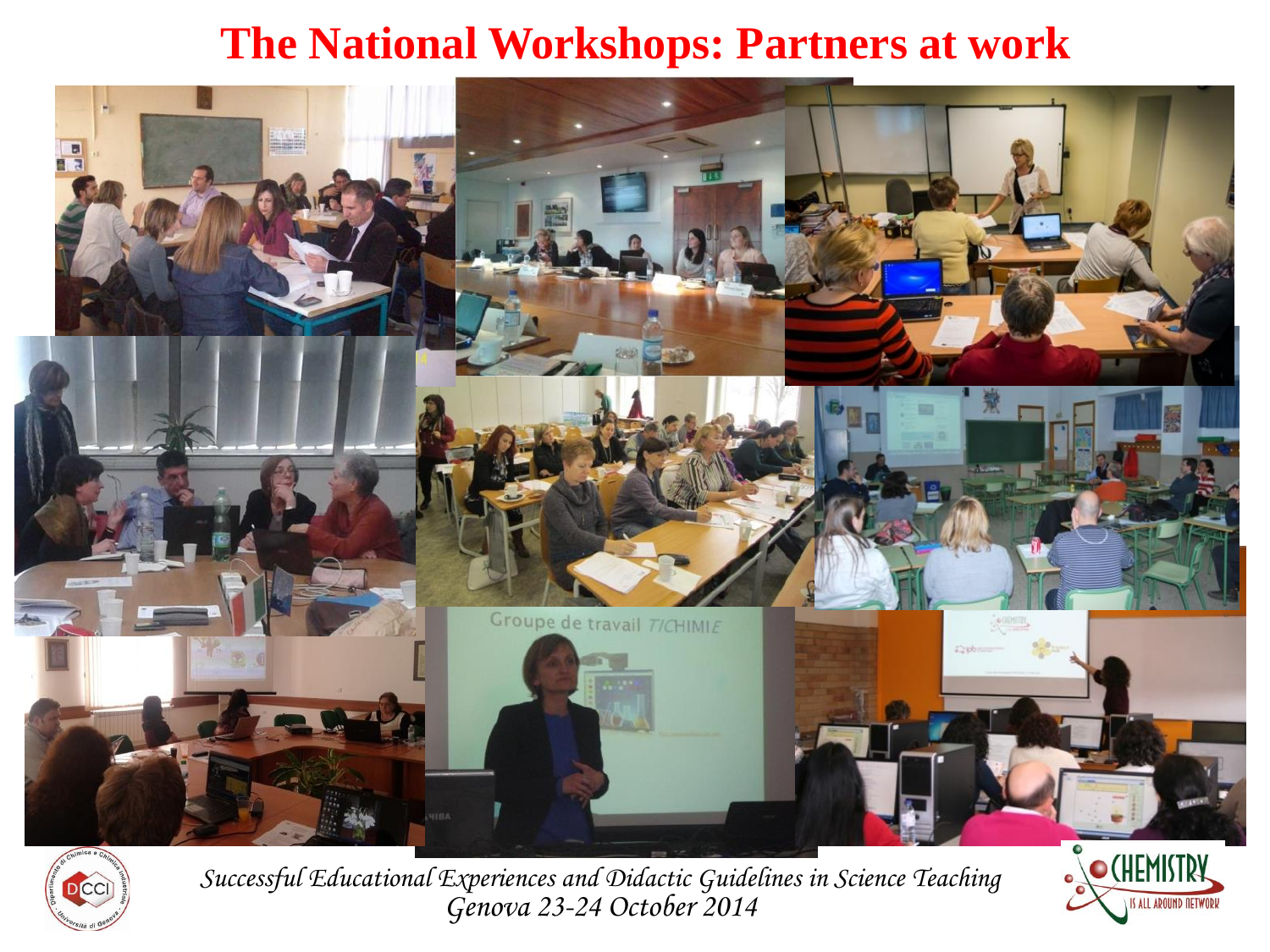### **3. The impact of the project on successful experiences: Setting new successful experiences: testing of ICT teaching resources**

This is the most important innovation of the third year. It was not planned initially as a project activity, but was designed and introduced in order to reinforce the objectives and the project impact on school environment and to enrich the portal with attractive and useful material for teachers.

All partners agreed that it was necessary to test ICT teaching resources in classroom and in a structured way.

So, the teachers involved chose and used some portal resources with their students, then producing reports.



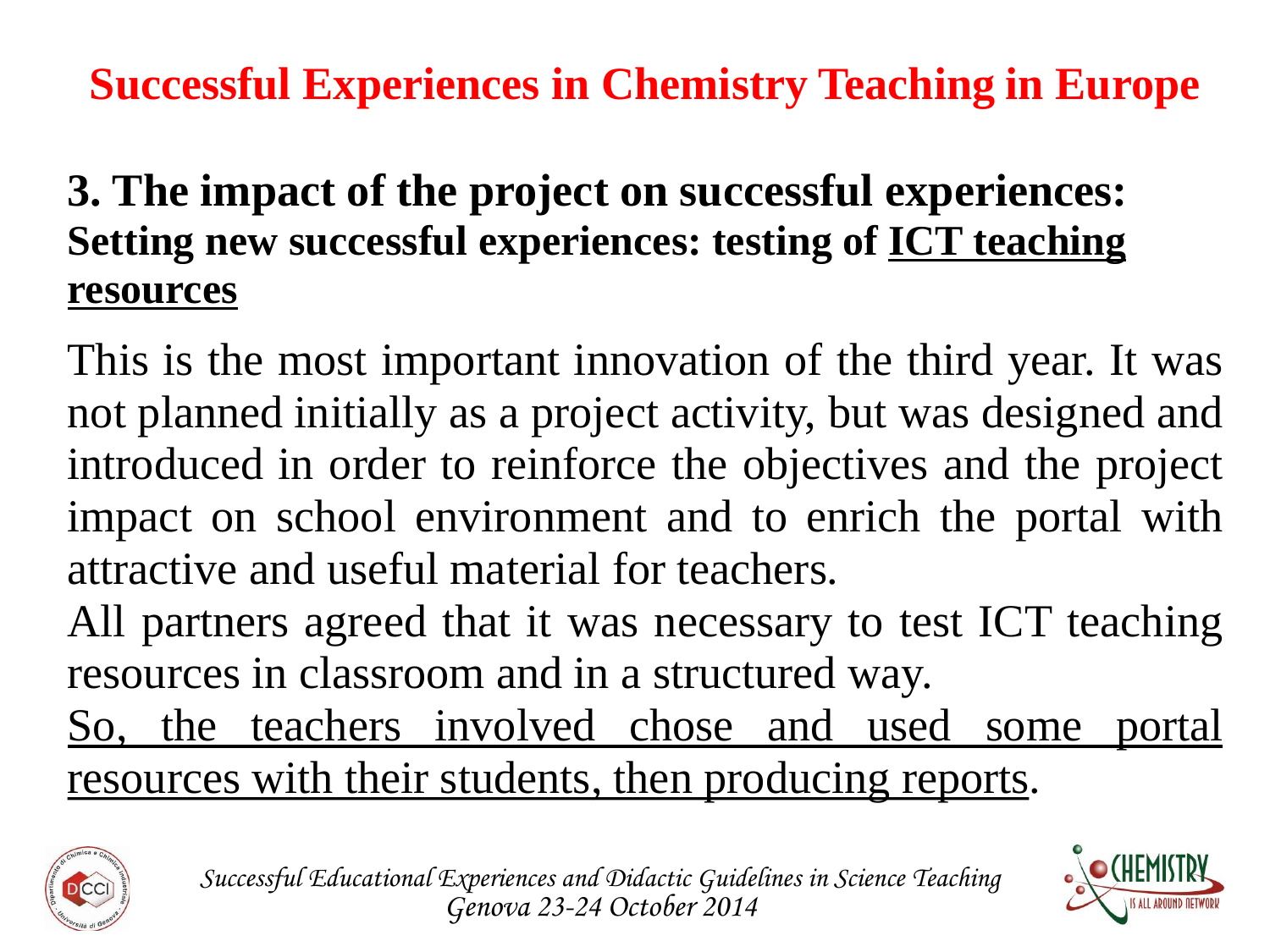The reports, uploaded on the new portal section called "testing", contain testimonials and suggestions for educational paths that can be followed and supported by the above tools, tips and considerations from teachers.

|                                                                            |                                                                         | <b>(HEMISTRY</b><br><b>IS ALL AROUND NETWORK</b>                                                                                                                                       | username                                                  |                    | LOGIN<br>                                                                                                                                                                                                              |
|----------------------------------------------------------------------------|-------------------------------------------------------------------------|----------------------------------------------------------------------------------------------------------------------------------------------------------------------------------------|-----------------------------------------------------------|--------------------|------------------------------------------------------------------------------------------------------------------------------------------------------------------------------------------------------------------------|
| Also available in:<br>CZ FR GR IE<br><b>BG</b><br>llт<br>PL PT SK ES TR EN | <b>Database</b>                                                         |                                                                                                                                                                                        |                                                           |                    | <b>National Reports on</b>                                                                                                                                                                                             |
| <b>FOILEDGA</b><br><b>Teaching Resources</b><br><b>Database</b>            | enquiry based methods.                                                  | This section provides access to innovative resources and materials to teach chemistry. The<br>selected source focus on the exploitation of new technologies and on the valorisation of |                                                           |                    | successful<br>experiences to<br>promote lifelong<br>learning for chemistry<br>The national reports on<br>chemistry successful                                                                                          |
| <b>Testing</b>                                                             | <b>Search by</b>                                                        | Type of product:                                                                                                                                                                       | All typology                                              | $\checkmark$       | experiences to promote<br>lifelong learning for<br>chemistry are now available                                                                                                                                         |
| Studence wouvation                                                         |                                                                         | Level of Chemistry knowledge:                                                                                                                                                          | All level                                                 | $\checkmark$       | on the related section of the<br>project portal. The reports<br>presents examples of<br>successful experiences in<br>the partner countries and the<br>results of testing of ICT<br>resources with science<br>teachers. |
| <b>Teacher Training</b>                                                    |                                                                         | Pedagogical Approach:                                                                                                                                                                  | All approach                                              | $\checkmark$       |                                                                                                                                                                                                                        |
| <b>Successful Experiences</b>                                              |                                                                         | Subject Area:                                                                                                                                                                          | All areas                                                 | $\checkmark$       |                                                                                                                                                                                                                        |
| <b>International</b>                                                       |                                                                         | <b>Target Group Level:</b>                                                                                                                                                             | All Target Group                                          | $\checkmark$       |                                                                                                                                                                                                                        |
| <b>Conferences</b>                                                         |                                                                         | Language of teaching resource:                                                                                                                                                         | All Languages                                             | $\check{ }$        |                                                                                                                                                                                                                        |
| <b>Network</b>                                                             |                                                                         | Free text:                                                                                                                                                                             |                                                           |                    |                                                                                                                                                                                                                        |
| Exploitation                                                               |                                                                         | Clear All                                                                                                                                                                              | <b>Find it</b>                                            |                    |                                                                                                                                                                                                                        |
| <b>Testimonials</b>                                                        |                                                                         |                                                                                                                                                                                        |                                                           |                    |                                                                                                                                                                                                                        |
| <b>News Archive</b>                                                        |                                                                         |                                                                                                                                                                                        |                                                           | Found 233 resource |                                                                                                                                                                                                                        |
| Links                                                                      |                                                                         |                                                                                                                                                                                        |                                                           |                    |                                                                                                                                                                                                                        |
| <b>Project Infos</b>                                                       | <b>TITLE OF TEACHING RESOURCE</b><br>100cia Química (Chemistry Science) |                                                                                                                                                                                        | <b>NAME OF AUTHOR(S)</b><br>José Ant <sup>o</sup> Pascual | <b>UAIL</b>        |                                                                                                                                                                                                                        |



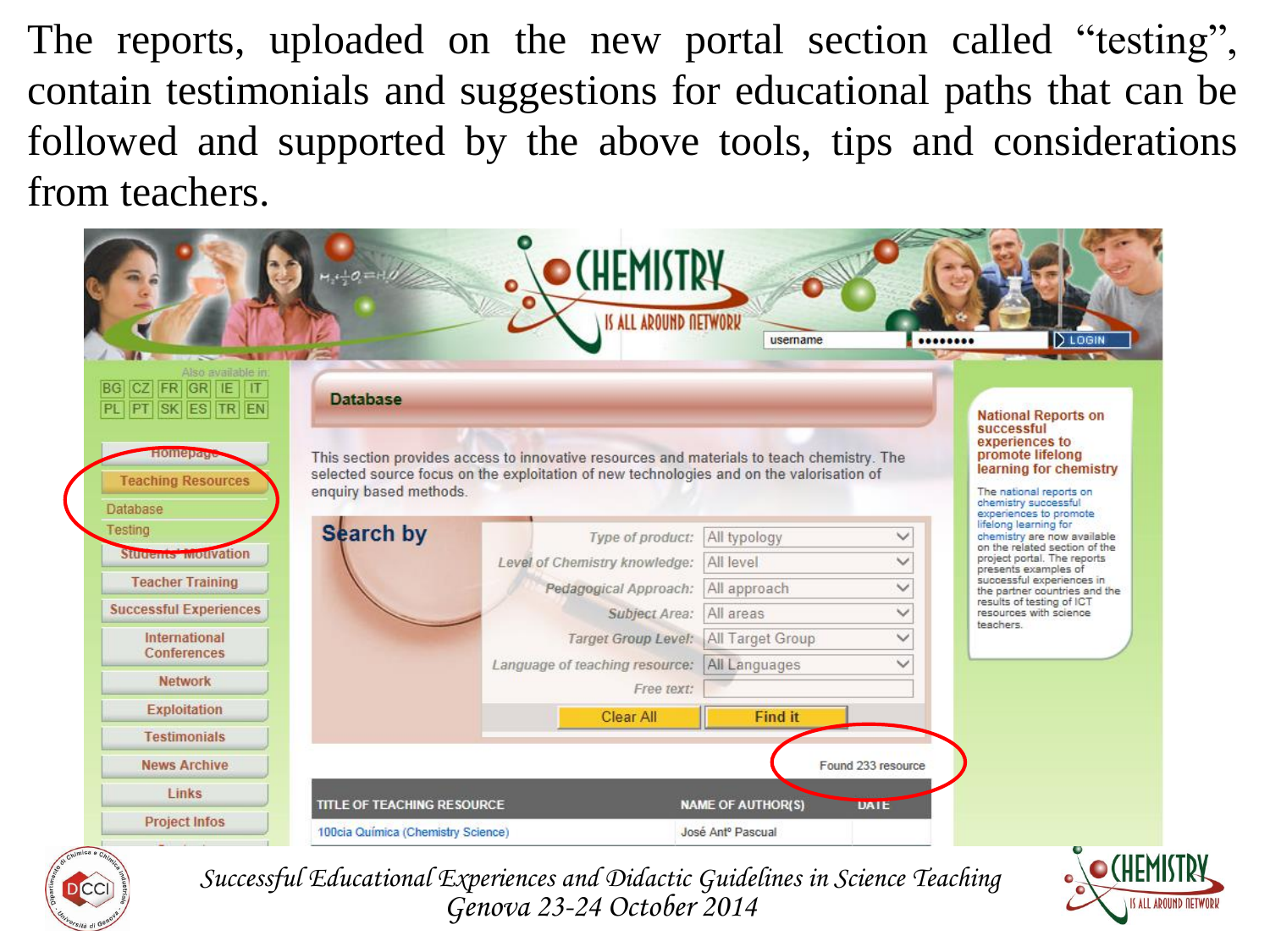#### **3. The impact of the project on successful experiences: Sharing successful experiences in an international context: the conferences**







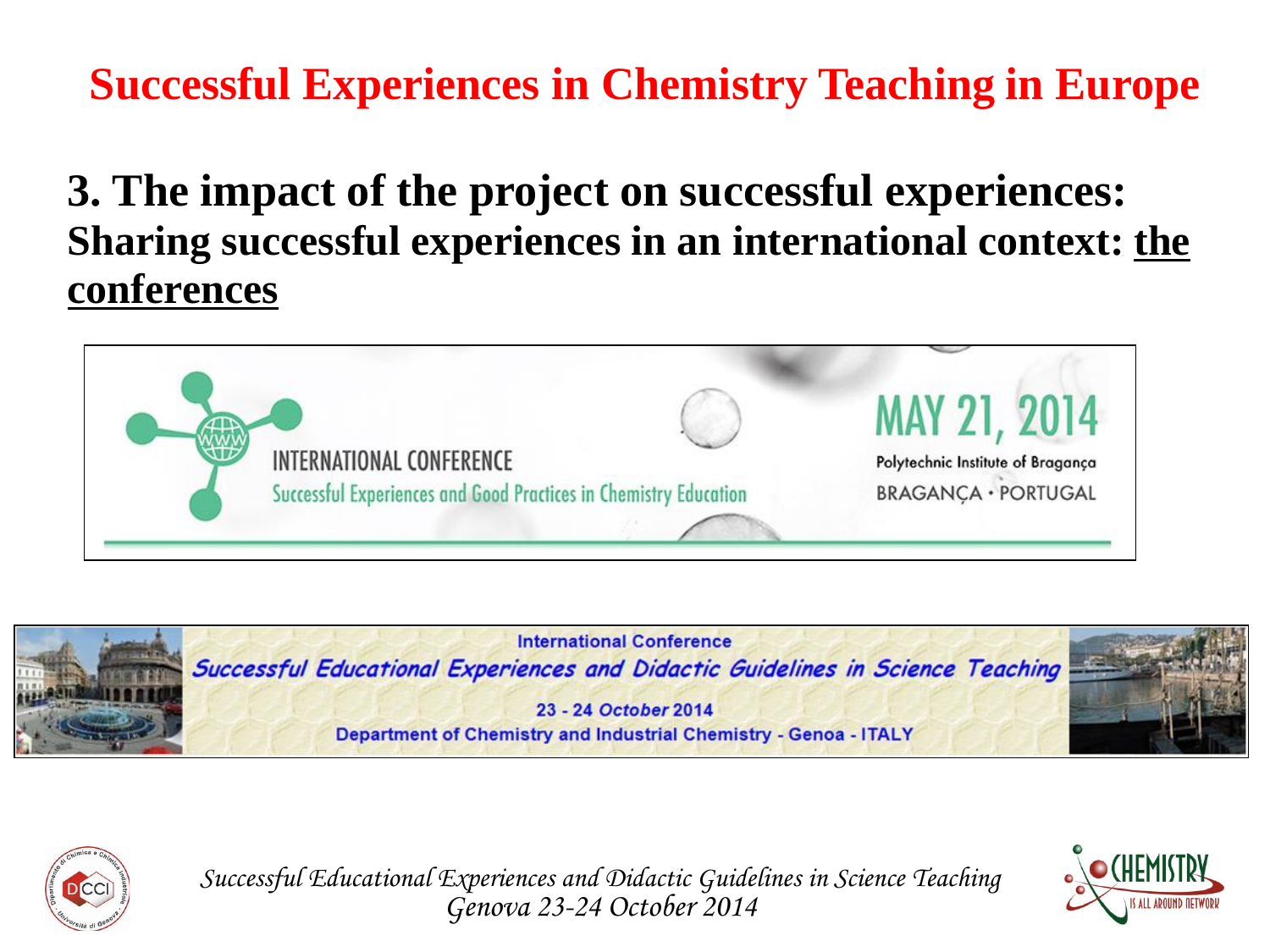# **3. Conclusions**

In 2000, the European Union started a process well known as the "Lisbon Strategy": its main characteristic is that for the first time the themes of knowledge are identified as fundamental.

Later, in 2006, the European Parliament and the Council asked the Member States to develop, as part of their educational policies, strategies aimed to grow in young students the eight key competences that may become the basis for further learning and a solid preparation for adult and working life.



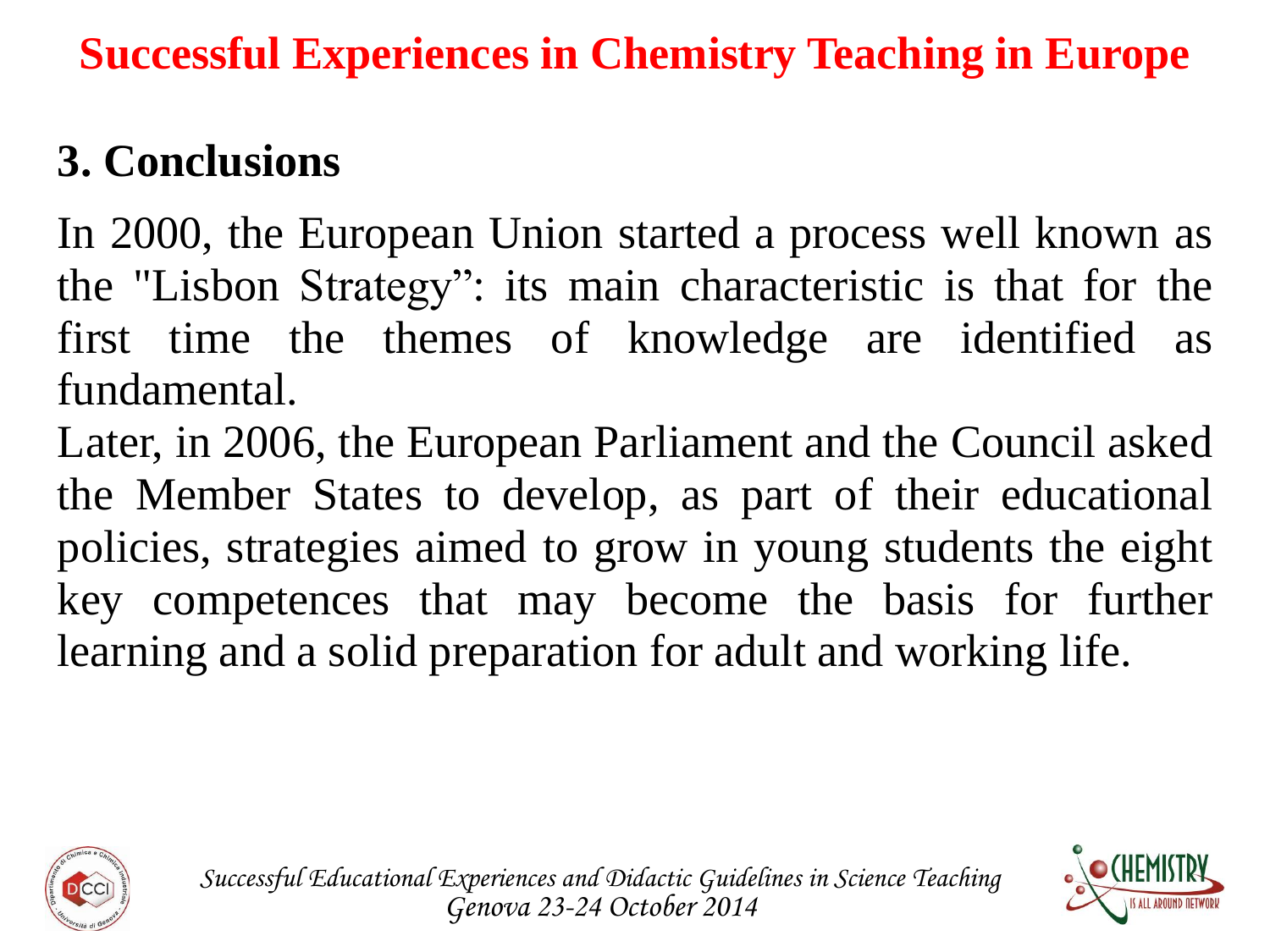# **3. Conclusions**

In this new panorama, the achievement of scientific literacy and development of key competences of students become one of the main objectives in natural sciences and particularly chemistry training.

This led to the urgent need to change the teaching methodology, using new and more appropriate educational tools and planning, collaborating vertically.

Crucial is the leading role of teachers to introduce the educational content in attractive and understandable way, to involve students as active participants in the educational process, to develop their scientific and innovative thinking and ability for team working.



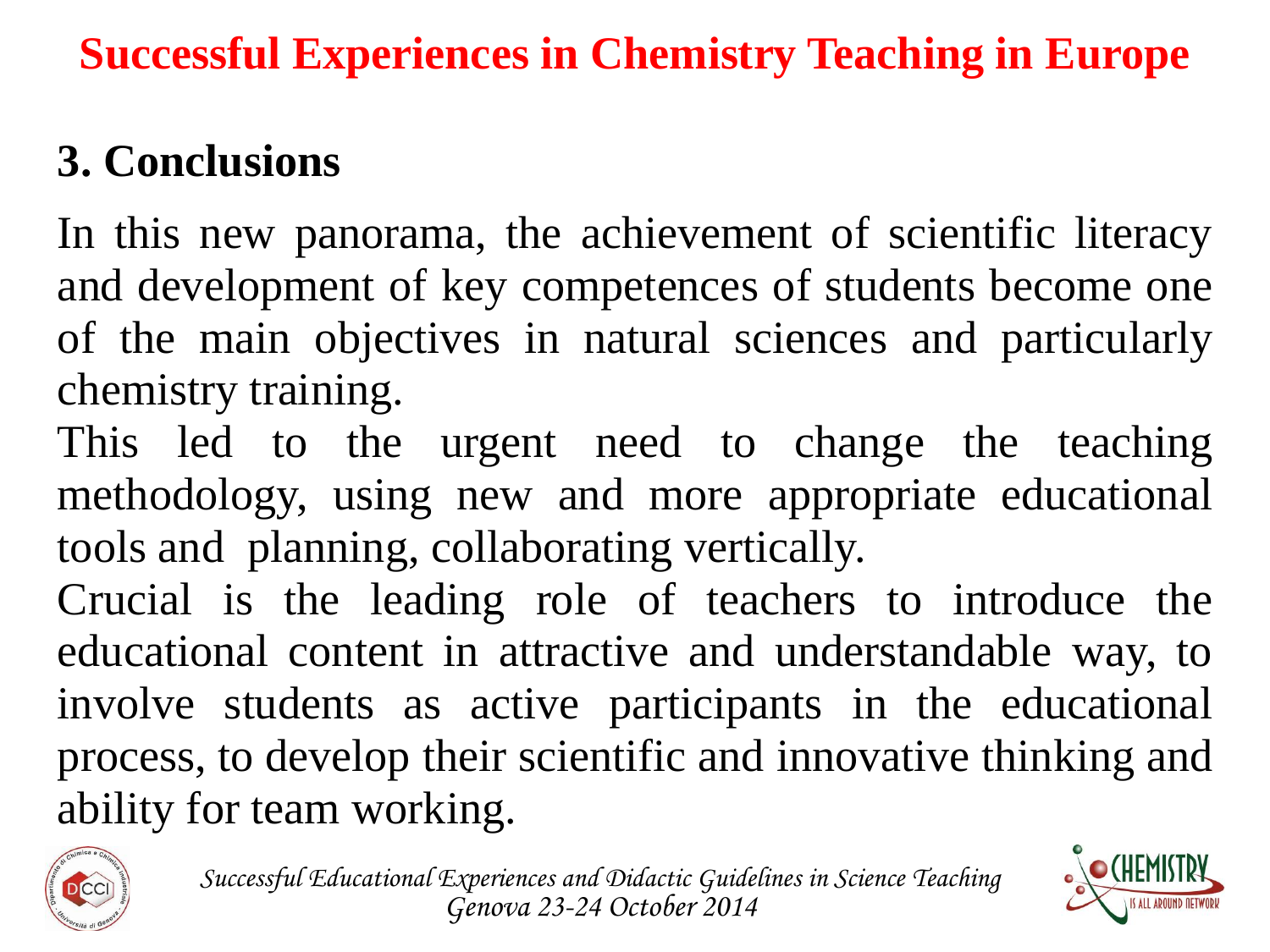# **3. Conclusions**

It is important to underline the fundamental role of **primary school** that is the pillar of the education.

It is essential that the approach to science, even more chemistry, takes place in the early years of school, when the child is curious and careful observer of everything around him. Looking carefully and trying to explain what nature offers daily, stimulate the mind that, if properly guided, can be arranged to process scientifically each event and any information it receives. At this level, the study of chemistry will no longer be boring, but exciting.